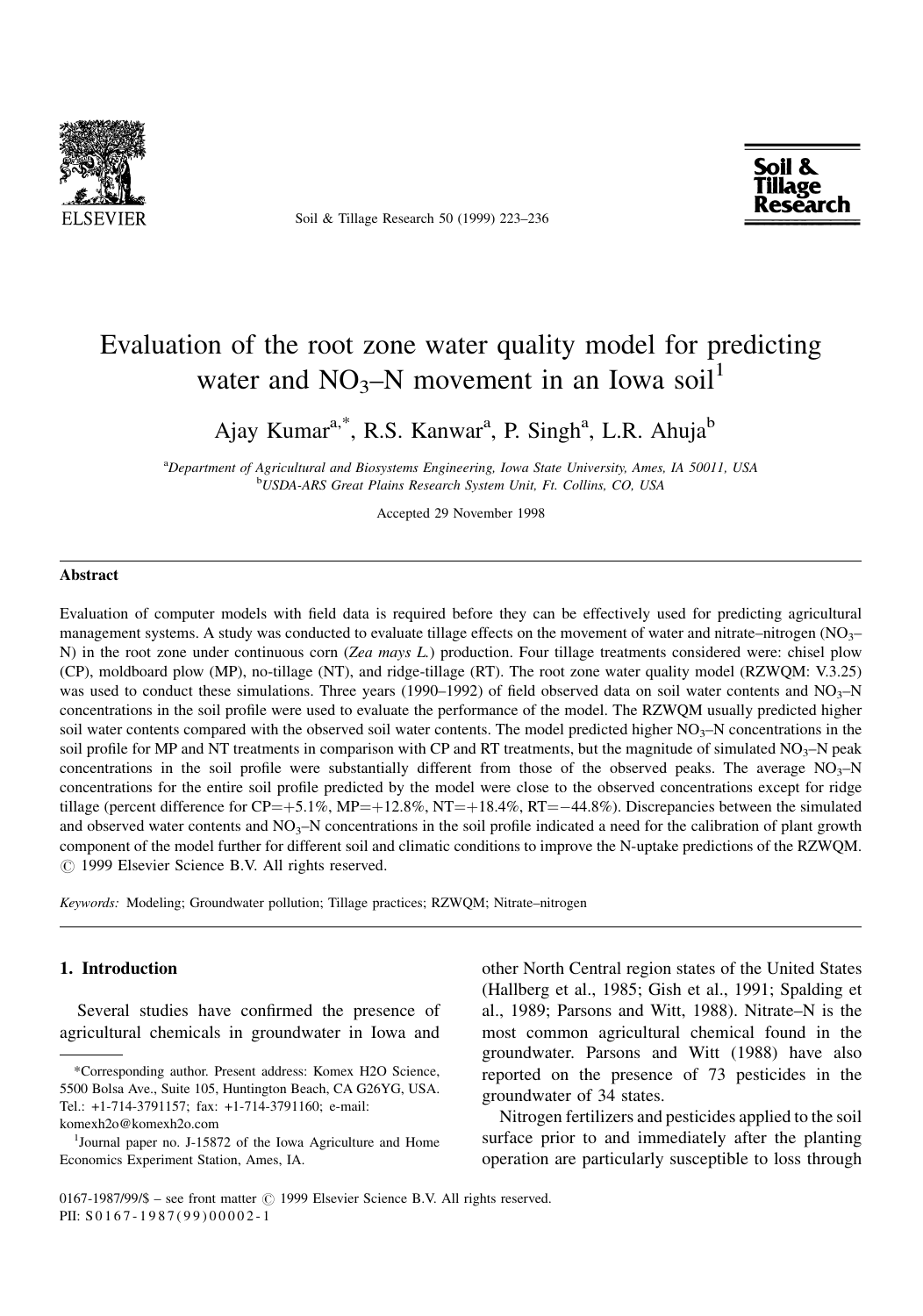surface runoff or leaching to groundwater through the soil profile. Tillage practices modify the physical and hydraulic properties of the soil, and therefore, affect the amounts of water and chemicals moving both over and through the soil water (Blevins et al., 1990). For example, tillage disrupts macropores (structural cracks, worm or root holes), whereas no-tillage systems allow macropore networks to develop and persist. These macropores may act as preferential pathways for rapid movement of water and/or chemicals in the solution phase. Conservation tillage systems often reduce surface water contamination because soil erosion and water runoff are reduced. At the same time, concern is raised that conservation tillage may increase groundwater contamination because of increased infiltration. This shows a clear need for evaluating the impacts of different tillage systems on the subsurface movement of water and chemicals.

Several studies have been conducted that focus on experimentally determining tillage effects on soil and water quality (Kanwar et al., 1991; Brinsfield et al., 1987; Weed, 1992), but little work has been done on simulating tillage effects on the subsurface water and chemical movement and comparing these predictions with observed data (Singh and Kanwar, 1995). The root zone water quality model (RZWQM, V. 3.25) developed by USDA-ARS (1992) has not yet been evaluated for its predictions for  $NO<sub>3</sub>–N$  concentrations in the soil profile. Therefore, this study was designed to evaluate the latest version of the RZWQM to simulate water and  $NO_3-N$  movement through the vadose zone under four tillage systems, namely chisel plow, moldboard plow, no-tillage, and ridge tillage and compare the simulations with the observed data. Soil properties selected to characterize different tillage systems were bulk density (BD), residue cover, and macroporosity (MP).

## 2. Materials and methods

# 2.1. A brief overview of RZWQM

The RZWQM (V.3.25) has been developed to simulate the movement of water, nutrients, and pesticides over and through the root zone of a unit area. It is primarily a one-dimensional model designed to simulate conditions at a representative point (unit area) in a

field. The model can be used as a tool for assessing the impacts of alternative agricultural management strategies on the subsurface environment. These alternatives include evaluation of management plans on a field-by-field basis, different levels of conservation tillage, surface sealing effects, and water quality impacts of irrigation and methods of fertilizer and pesticide application. The root zone water quality model consists of six subsystems or processes that define the simulation program: physical, plant growth, soil chemical, nutrient, pesticide, and management processes.

## 2.1.1. Physical processes

Physical processes include interrelated hydrological processes such as infiltration, chemical transport during infiltration, transfer of chemicals to runoff during rainfall, water and chemical flow through macropore channels and their absorption by the soil matrix, soil hydraulic properties estimation from BD and  $33$  or  $1500$  kPa water content, heat flow, evapotranspiration, root water-uptake and soil water redistribution, and chemical transport during redistribution. Soil surface evaporation and plant transpiration are calculated by using a form of the Penman-Monteith equation (Decoursey, 1992) that enables each component to be separately identified based on an energytransfer approach. These daily evaporation and transpiration rates are impacted by continuously changing soil and cover conditions brought about by tillage, residue accumulation, plant growth, and soil water movement.

## 2.1.2. Plant growth processes

The plant growth model predicts the relative response of plants to changes in environment. Environmental change can be manifested either as normal variations in climatic variables or by differences in management practices. The model simulates carbon dioxide assimilation, carbon allocation, dark respiration, periodic tissue loss, plant mortality, root growth through the soil profile, transpiration, and nitrogen (N) uptake.

## 2.1.3. Soil chemical processes

Soil chemical processes include soil inorganic chemical processes, nutrient processes, chemical transport, and pesticide processes. The inorganic processes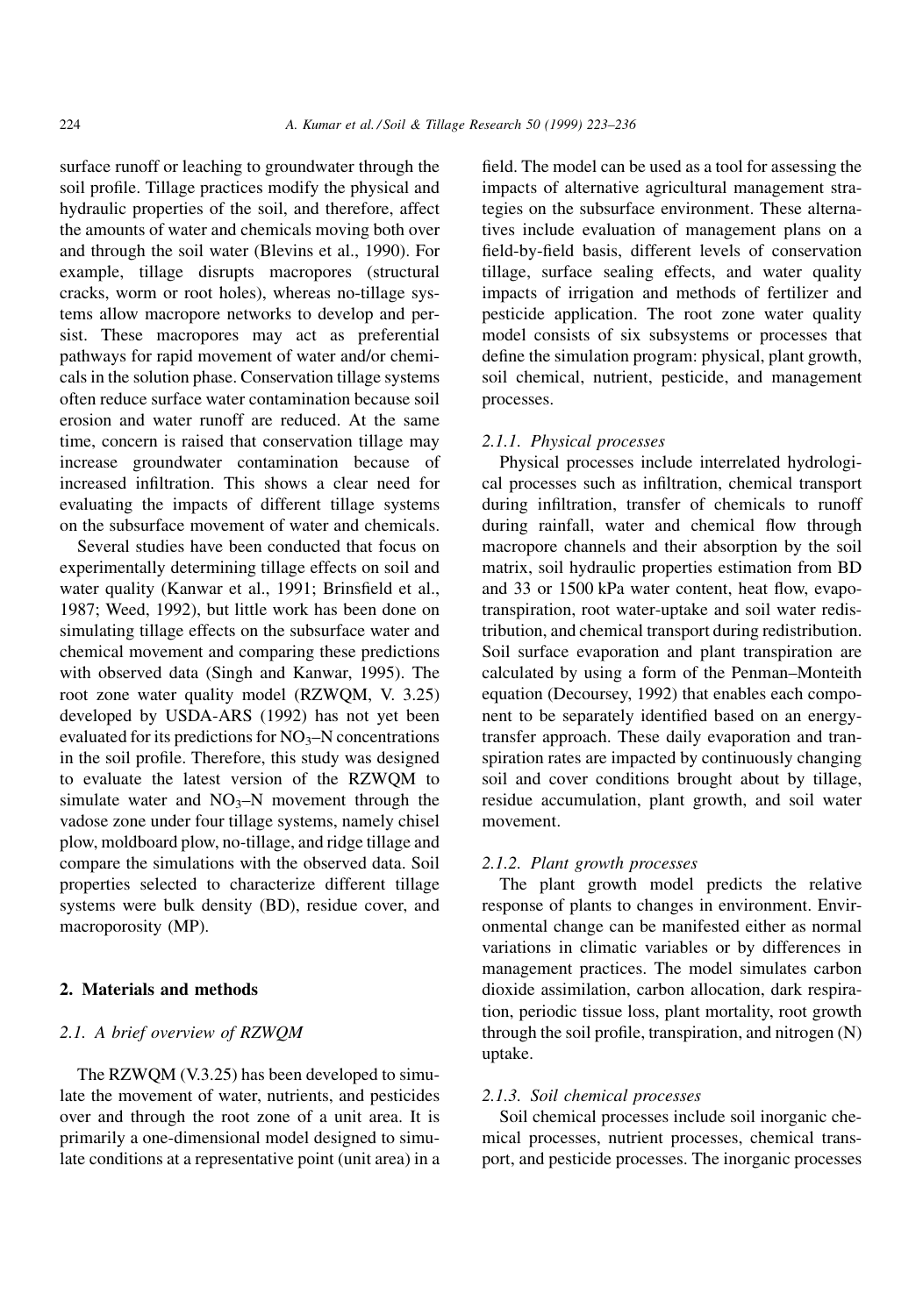include bicarbonate buffering, dissolution and precipitation of calcium carbonate, gypsum, and aluminum hydroxide; ion exchange involving bases and aluminum; and solution chemistry of ion-pair complexes. The chemical state of the soil is characterized by soil pH, solution concentration of the major ions, and adsorbed cations on the exchange complex. The model is capable of handling soil solution chemistry across a wide range of soil pH.

### 2.1.4. Nutrient processes

The nutrient processes define carbon  $(C)$  and N transformations within the soil profile. Given initial levels of soil humus, crop residues, other organics, and  $NO_3-N$  and ammonium ( $NH_4-N$ ) concentrations, the model simulates mineralization, nitrification, immobilization, denitrification, and volatilization of appropriate N. A multi-pool approach is used for organic matter cycling. Transformation rate equations are based on chemical kinetic theory, and are controlled by microbial population density and other environmental variables such as soil temperatures, pH, water content, and salinity. Levels of soluble nutrients are used in estimating crop growth, nutrient extraction in surface runoff, and movement through and below root zone.

## 2.1.5. Management processes

The management submodel consists of a description of management activities influencing the state of the root zone. It includes typical tillage practices (e.g. plowing, ridging, chiseling, and no-tillage) for most crop rotations and the impact of these tillage practices on surface roughness, BD, and micro- and macropor-

osity. The timing of typical management practices such as fertilizer and pesticide applications, irrigation, planting densities and timing, primary tillage, cultivation, and harvest operations are functions of soil water conditions. Algorithms to describe BD reconsolidation as a function of time, rainfall, and tillage have been adopted and modified from the USDA-water erosion prediction project (WEPP) model. In RZWQM, it is assumed that tillage changes soil bulk density and macroporosity, and incorporates plant residues into the soil. The macroporosity change is assumed to be equal to that of bulk density in absolute percentage, but in the opposite direction (Rojas et al., 1992).

## 2.2. Study site

The study site for which these simulations were performed was located on a predominantly Kenyon loam (fine-loamy, mixed, mesic, Typic Hapludoll) soil with 3–4% organic matter at Iowa State University's Northeast Research Center, Nashua, IA (Table 1). These soils have seasonally high water tables and benefit from subsurface drainage. A 15 ha field experiment with 36, 0.4 ha plots was established on this site in 1977, and was later used to investigate tillage effects on surface and subsurface water quality. Tillage treatments included chisel plow (CP), moldboard plow (MP), no-tillage (NT), and ridge tillage (RT) systems. Details on the field experiments are given by Kanwar et al. (1983).

There were three replications of each tillage treatment on 0.4 ha plots. Each plot has one subsurface drain passing through the middle of the plot which was

Table 1

Soil properties for different soil horizons used as input for RZWQM simulations on a Kenyon loam in Iowa

| Suit properties for unferent son nonzons used as input for RZWQWI simulations on a Renyon foam in fowa |               |                                                              |                                         |                                         |                                       |                                                |      |      |
|--------------------------------------------------------------------------------------------------------|---------------|--------------------------------------------------------------|-----------------------------------------|-----------------------------------------|---------------------------------------|------------------------------------------------|------|------|
| Horizon<br>number                                                                                      | Depth<br>(cm) | $\Theta_{33\;kPa}^{\qquad a}$<br>$\text{cm}^3/\text{cm}^3$ ) | Bulk density <sup>a</sup><br>$(g/cm^3)$ | Porosity<br>$\text{cm}^3/\text{cm}^3$ ) | Organic<br>carbon <sup>b</sup> $(\%)$ | Particle size distribution <sup>b</sup> $(\%)$ |      |      |
|                                                                                                        |               |                                                              |                                         |                                         |                                       | Sand                                           | Silt | Clay |
|                                                                                                        | $0 - 20$      | 0.30                                                         | 1.36                                    | 0.49                                    | 2.0                                   | 38                                             | 42   | 20   |
| 2                                                                                                      | $20 - 41$     | 0.27                                                         | 1.52                                    | 0.43                                    | 0.8                                   | 41                                             | 34   | 25   |
| 3                                                                                                      | $41 - 50$     | 0.26                                                         | 1.55                                    | 0.42                                    | 0.6                                   | 42                                             | 32   | 26   |
| $\overline{4}$                                                                                         | $50 - 69$     | 0.28                                                         | 1.60                                    | 0.40                                    | 0.4                                   | 43                                             | 30   | 27   |
| 5                                                                                                      | $69 - 89$     | 0.28                                                         | 1.65                                    | 0.38                                    | 0.3                                   | 44                                             | 28   | 28   |
| 6                                                                                                      | $89 - 123$    | 0.26                                                         | 1.70                                    | 0.36                                    | 0.2                                   | 44                                             | 31   | 25   |
|                                                                                                        | $123 - 167$   | 0.28                                                         | 1.75                                    | 0.34                                    | 0.1                                   | 44                                             | 31   | 25   |

<sup>a</sup> Taken from Sharpley and William (1990).  $\Theta_{33 \text{ kPa}}$ =soil water content at a tension of 33 kPa.

<sup>b</sup> Experimentally measured (Singh, 1994). No-tillage was done for 15 years before start of these experiments.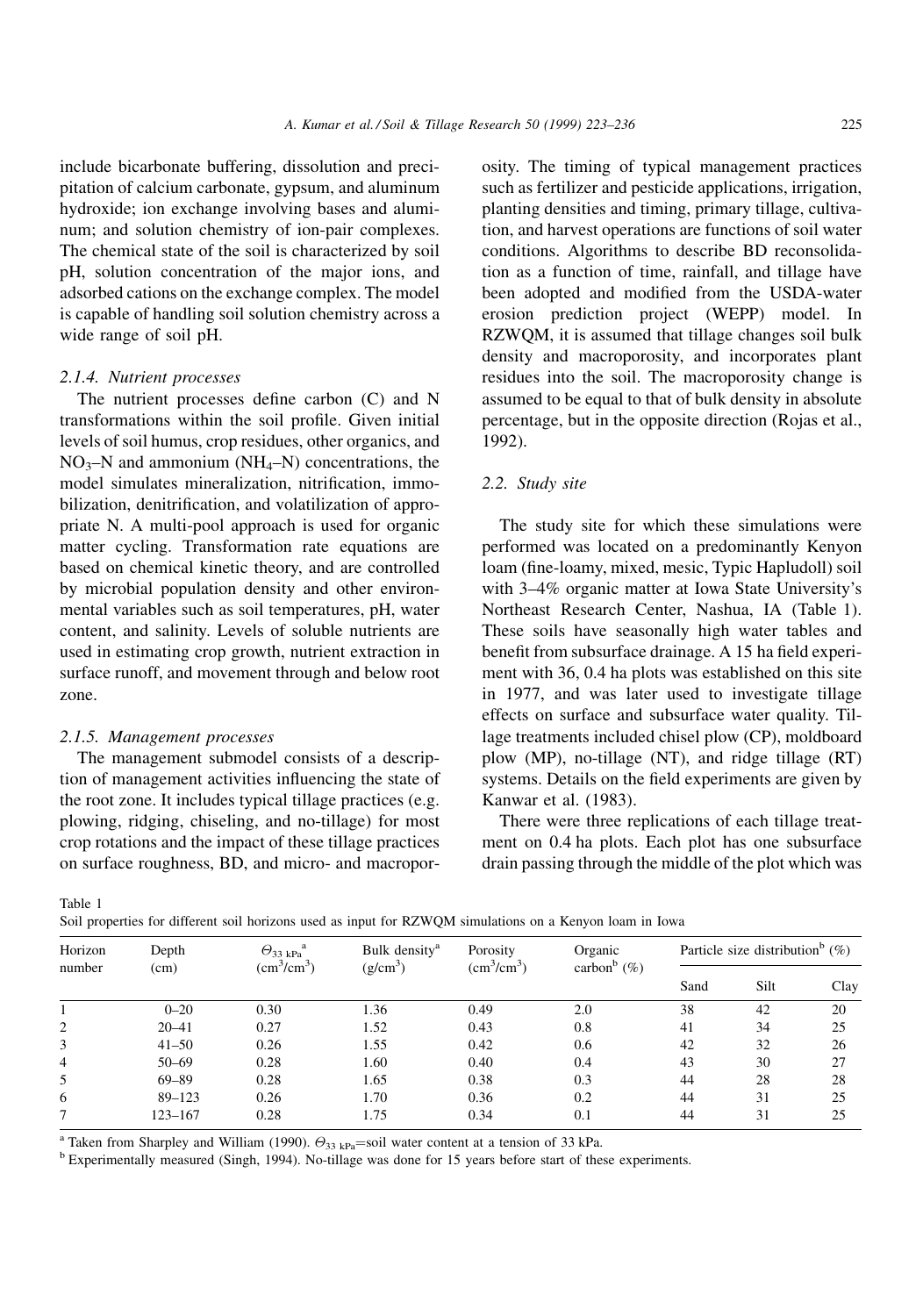intercepted and connected to individual sumps for measuring subsurface drainage and collecting water samples for chemical analyses (Kanwar et al., 1993).

# 2.2.1. Collecting soil samples for water content and  $NO<sub>3</sub>–N$  analyses

Three sets of 180 cm long soil cores were collected from each plot in 1990, 1991, and 1992. The first set of cores (collected in April or May) represented the beginning of the growing season, the second set (collected in September) represented the middle of the growing season, and the third set (collected in October or early November) represented the end of the growing season. The exact dates of sampling are given in Table 2 for each year. To collect soil samples, a zero contamination hand-sampler was used to remove 180 cm long, 2.5 cm diameter cores. As the sampler was pushed into the soil, each core slid into a clean liner made of PETG (polyethylene, terephthalate,

glycol modified) plastic to protect the sample from contamination. After removing the sampler, we plugged the resulting opening in the soil with bentonite clay granules. These samples were frozen promptly after collection. Three cores were collected from each plot for each sampling date. Soil cores for the same plot were composited after they were sectioned into a set of samples. In 1990, the cores were divided into sections representing  $0-10$ ,  $10-20$ ,  $20-$ 30, 30–45, 45–60, 60–90, 90–120, 120–150 cm depths. Soil samples for 150–180 cm depth were discarded. In 1991, cores were divided into sections representing  $0-10$ ,  $10-20$ ,  $20-30$ ,  $30-45$ ,  $45-60$ ,  $60 100 \text{ cm}$  depths. Soil samples for  $100-180 \text{ cm}$  depth were discarded. In 1992, the cores were divided into sections representing  $0-10$ ,  $10-20$ ,  $20-30$ ,  $30-45$ ,  $45 60, 60-90, 90-120$  cm depths. Again soil samples for 120-180 cm depth were discarded. Composited samples were analyzed for soil water and  $NO<sub>3</sub>–N$  con-

Table 2

Dates of tillage, planting, chemical application, and harvesting for simulation runs of RZWOM on a Kenyon loam in Iowa<sup>a</sup>

| Date         | Day of year | Activity                                          |
|--------------|-------------|---------------------------------------------------|
| 1990         |             |                                                   |
| 18 April     | 108         | Applied 202 kg N/ha to most continuous corn plots |
| 2 May        | 122         | Planted corn                                      |
| 30 May       | 150         | Early summer soil sampling                        |
| 25 September | 268         | Late season soil sampling                         |
| 1 October    | 274         | Corn harvest                                      |
| 30 October   | 303         | Post harvest soil sampling                        |
| 7 November   | 310         | Moldboard and chisel plow tillage                 |
| 1991         |             |                                                   |
| 11 May       | 131         | Preplant soil sampling                            |
| 14 May       | 134         | Applied 202 kg N/ha to most continuous corn plots |
| 27 May       | 147         | Planted corn                                      |
| 18 June      | 169         | Early summer soil sampling                        |
| 23 September | 266         | Late season soil sampling                         |
| 8 October    | 274         | Corn harvest                                      |
| 13 November  | 317         | Post harvest soil sampling                        |
| 1992         |             |                                                   |
| 2 April      | 93          | Moldboard and chisel plow tillage                 |
| 29 April     | 120         | Preplant soil sampling                            |
| 1 May        | 121         | Applied 202 kg N/ha to most continuous corn plots |
| 5 May        | 126         | Planted corn                                      |
| 23 June      | 175         | Early summer soil sampling                        |
| 18 September | 262         | Late season soil sampling                         |
| 14 October   | 288         | Corn harvest                                      |
| 21 October   | 295         | Post harvest soil sampling                        |
| 10 November  | 315         | Moldboard and chisel plow tillage                 |

<sup>a</sup> Adapted from Kanwar et al. (1993).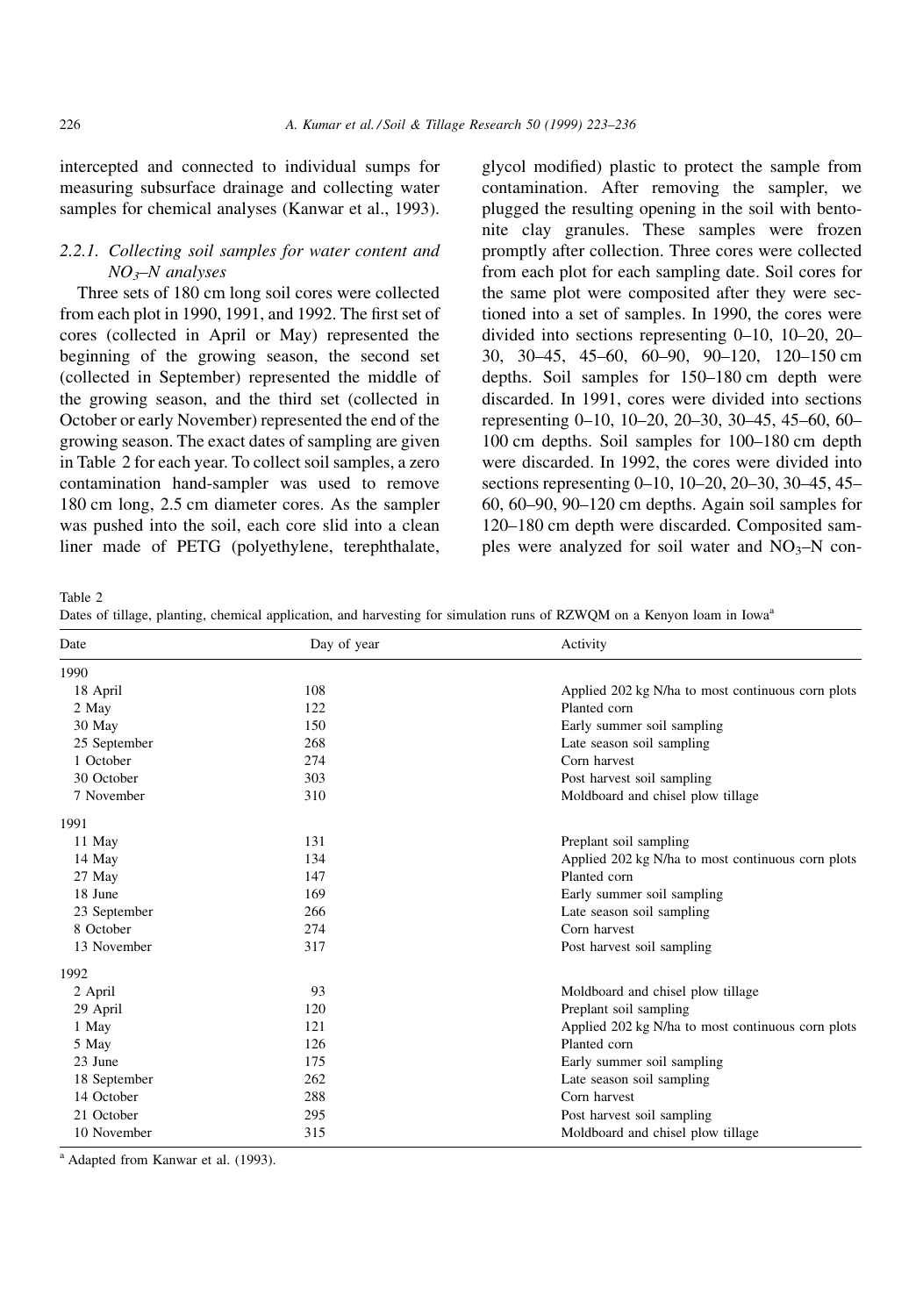centrations. Soil water was measured by weighing a sample of soil, drying it at  $105^{\circ}$ C for 24 h, reweighing the cooled sample, and calculating the soil water as the percentage water on dry soil basis. For  $NO_3-N$  analysis, a weighed sample of wet soil was mixed with 2 N potassium chloride (KCl). This mixture was shaken for 1 h, then filtered. The resulting filtrate was analyzed with a Lachat Model AE ion analyzer. A detailed methodology of collecting and analyzing soil samples is given by Weed (1992). A statistical analysis on the observed  $NO_3$ -N concentrations was performed to test the effects of tillage on concentrations for all the three years.

## 2.3. Simulation procedure and data input needs

All of the measured input parameter values used in the model simulation were either measured in the field or were taken from previously conducted research at this site. Input parameter values for which no data were available were estimated by using the databases provided in the RZWQM's user manual (USDA-ARS, 1992b). Thus, only on-site input data or estimates derived by the model were used in the simulations. Movement of water and  $NO<sub>3</sub>–N$  was simulated under CP, MP, NT, and RT treatments. A unit gradient was assumed for the lower boundary condition for all the simulation runs.

For model simulations, a variable-depth-increment scheme (layer thickness ranging from 1 cm at the top to 15 cm at the bottom) was used as described in the technical documentation of RZWQM (USDA-ARS, 1992a). The profile depth simulated was  $1.67$  m. Seven soil-horizons for Kenyon loam soil were delineated for model input. Soil profile information was collected from soil survey report of Butler County, IA (USDA-SCS, 1982). The respective soil properties were used as inputs for each of these horizons.

#### 2.3.1. Soil properties data

Bulk density and macroporosity for the surface horizon (0-20 cm) were determined experimentally as a function of tillage for Kenyon soil (Table 3). Skopp  $(1981)$  defined macroporosity as the portion of soil porosity that provides preferential flow paths where water or chemical mixing and transfer between adjacent pore sizes is limited. Macroporosity of topsoil was investigated from the infiltration experiments conducted at 0, 30, 60, and 90 mm tensions at the study site. As infiltration measurements at different tensions were made under approximately steady-state conditions, macropore conductivity was determined as the difference between the ponded infiltration rate and the infiltration rate at 30 mm tension. Based on this assumption, macroporosity for the top-soil was determined (Table 3) by applying Poiseulle's equation using the assumptions of laminar flow and cylindrical macropores as described by Watson and Luxmoore (1986). Macroporosity is estimated by assuming that pores are of the minimum radius corresponding to the lower limiting tension of 30 mm, and therefore, represent maximum values. For subsequent horizons, bulk density values were taken from the soils database of Sharpley and William (1990), and a macroporosity of 0.01% was assumed for these horizons. Total porosity for each horizon was calculated from bulk density and

Table 3

A list of input soil properties for the surface horizon (0-20 cm) and their values for different tillage systems in RZWQM simulations on a Kenyon loam in Iowa

| Soil property                             | CP      | MP      | NT     | <b>RT</b> |
|-------------------------------------------|---------|---------|--------|-----------|
| Bulk density $(g/cm^3)$                   | 1.41    | 1.38    | 1.50   | 1.38      |
| Porosity $(cm3/cm3)$                      | 0.47    | 0.48    | 0.43   | 0.48      |
| Macroporosity $\text{cm}^3/\text{cm}^3$ ) | 0.00015 | 0.00025 | 0.0003 | 0.0003    |
| Residue pools $(\mu g/g)$                 |         |         |        |           |
| Slow pool                                 | 450     | 700     | 140    | 310       |
| Fast pool                                 | 700     | 1000    | 215    | 480       |
| Residue cover $(Mg/ha)^a$                 | 3.8     | 0.6     | 6.2    | 5.0       |

 $CP$  – chisel plow;  $MP$  – moldboard plow;  $NT$  – no-tillage;  $RT$  – ridge tillage.

<sup>a</sup> Residue cover was assumed constant during the season.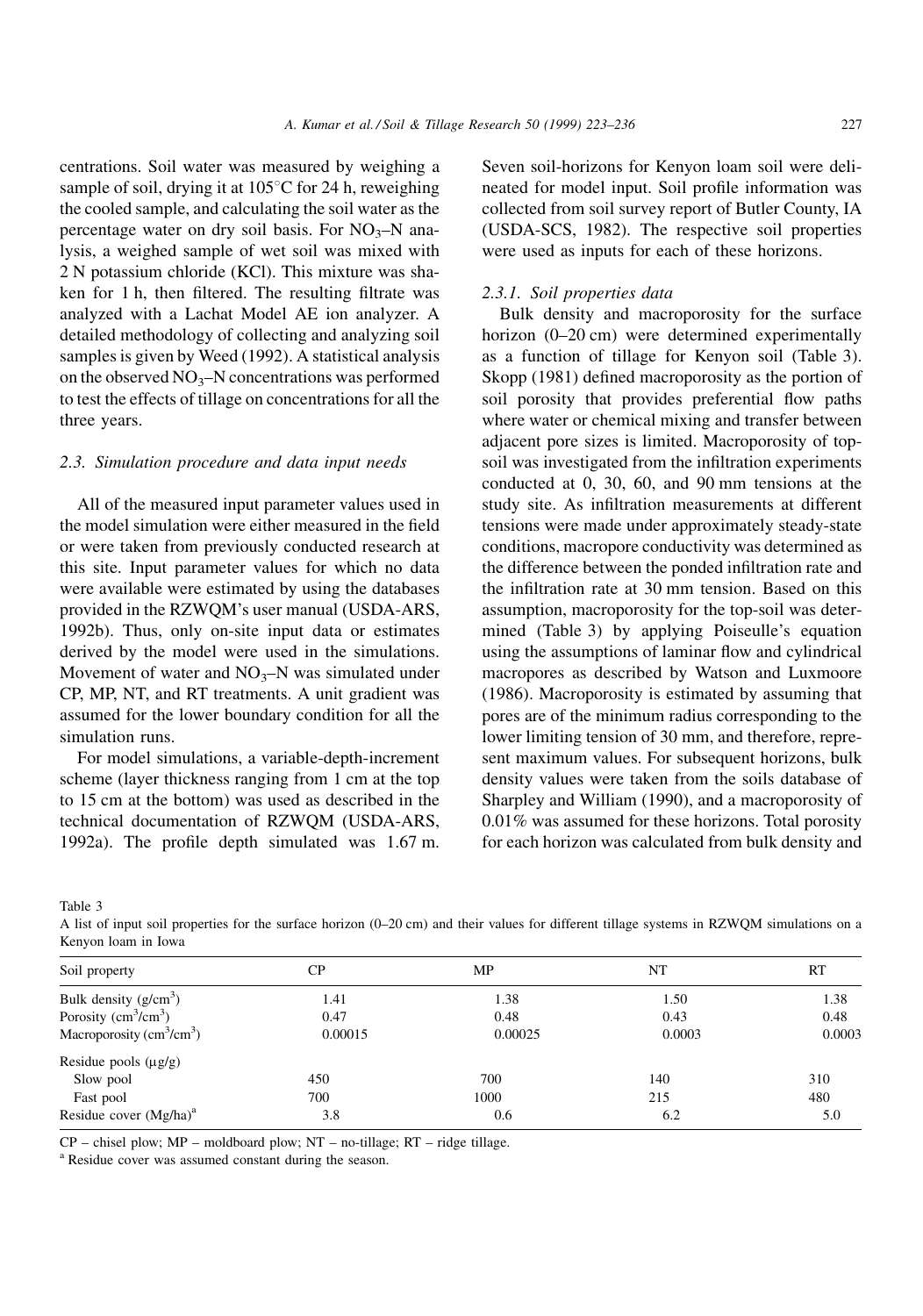an assumed value of 2.65  $g/cm<sup>3</sup>$  for particle density. Other soil properties such as 33 kPa water content  $(\Theta_{33 \text{ kPa}})$ , 1500 kPa water content  $(\Theta_{1500 \text{ kPa}})$ , and pH for the Kenyon soil were also taken from Sharpley and William (1990). Tables 1 and 3 list major soil properties used as input parameters in the model. All other hydraulic properties such as  $K_{\text{sat}}$ , effective porosity, and bubbling pressure, were estimated by the model based on soil texture, BD, and  $\Theta_{33 \text{ kPa}}$  values.

Experimentally measured values of soil texture were used as inputs to the model. Soil heat properties (dry volumetric heat capacity and heat conductivity) were estimated by using soil texture data as described by Jury et al. (1991) and were used as inputs to the model. Actual tillage (mode of tillage, depth of tillage, amount of residue at surface), planting, fertilizer application, and harvest dates were used as inputs to the model and are shown in Table 2.

## 2.3.2. Weather data

Daily meteorological data, including minimum and maximum temperature, wind speed, radiation, relative humidity, and pan evaporation, are required by the model as inputs. All the daily meteorological data except wind speed and pan evaporation were available for the Nashua weather station. These data were obtained from Taylor (1992). Daily evaporation was estimated by the model by using short-wave radiation as the energy input to the evaporation algorithm. When wind speed is missing, the model assumes a wind speed of 10 km/day.

The RZWQM accepts rainfall in the form of breakpoint rainfall data to incorporate the effects of rainfall intensity on the subsurface movement of water and chemicals. Breakpoints represent breaks or changes in slope in the cumulative rainfall versus time plot. For this study, hourly rainfall data for the Nashua weather station were obtained from Taylor (1992). For each rainfall event, cumulative rainfall was plotted as a function of time. Breakpoints were recorded at every point where there was a significant change in the slope. For the periods when hourly rainfall data were not available, daily rainfall was recorded and breakpoints were noted from a rainfall event of similar magnitude for which hourly rainfall data were available.

The model also requires values of surface albedos for dry and wet soil, mature crop and residue, and sunshine fraction, as input. Surface albedos were taken from Jury et al. (1991). Sunshine factor is estimated based on latitude information provided as input to the model.

## 2.3.3. Plant growth variables and parameters

The RZWQM uses a generic plant growth model to simulate corn growth. Default values of plant growth parameters were used for the generic growth model, as recommended in the RZWQM user manual. Tillage specific data on planting and harvesting days, number of plantings, planting depth, planting density, harvesting efficiency, etc. are input to the model and were based on the actual field information collected at the research site.

## 2.3.4. Initial conditions

Initial conditions specified for the simulations consisted of pH, initial soil water content and temperature, soil inorganic chemistry variables (CEC, fractions of exchangeable ions, etc.), organic matter pools, microorganisms pools, solution chemistry, gas pools, and initial  $NO_3$ -N concentrations in the soil profile.

Except for pH, organic matter pools, initial soil water content, and  $NO<sub>3</sub>–N$  concentration profiles, default values provided in the model were used. Soil pH values for different tillage practices were taken from soil test results (Karlen et al., 1991). Organic matter values were obtained from Nashua soil report (Table 1) and were divided into slow (60%), medium (35%), and fast (5%) pools as described in RZWQM user's manual (USDA-ARS, 1992b). Initial water contents were specified as  $\Theta_{33 \text{ kPa}}$ . The values for  $\Theta_{33 \text{ kPa}}$  were taken from soil database of Sharpley and William (1990) and were the same for all the tillage systems. Initial  $NO_3-N$  concentrations for 1990 were obtained from model calibration. Initial  $NO<sub>3</sub>–N$ concentrations for 1991 and 1992 were specified as the observed concentrations in the soil samples at the end of October 1990 and 1991, respectively. A careful review of the soil sample data revealed that  $NO<sub>3</sub>–N$ concentration profiles at the end of October 1990 were quite similar to those of the pre-fertilizer application concentrations in the spring of 1991, indicating little change in  $NO<sub>3</sub>–N$  concentration profiles through the 1990–1991 winter period. Initial soil  $NO<sub>3</sub>–N$  concentrations for simulation runs for 1990 are provided in Table 4.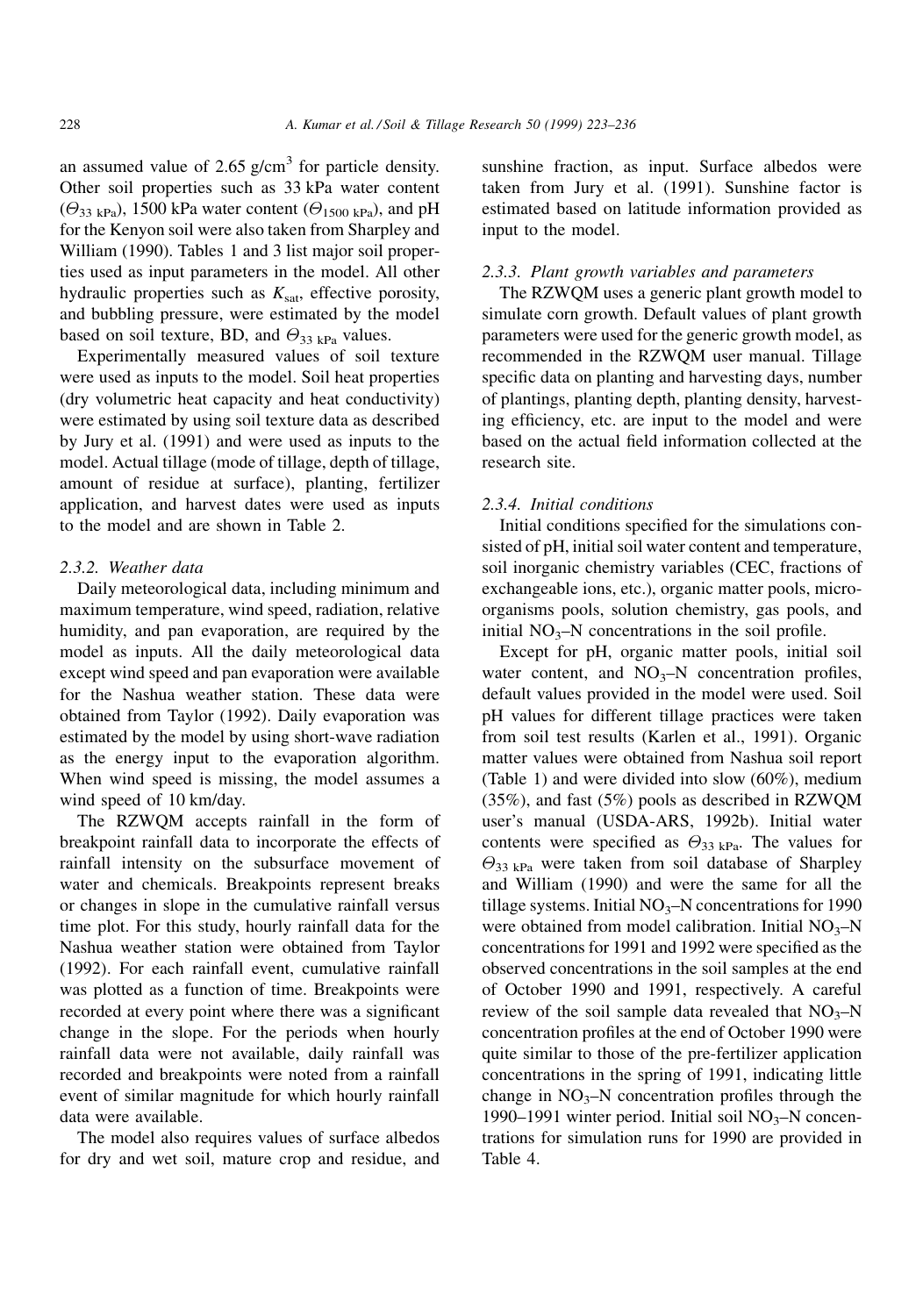| Horizon | $NO_3-N$ concentration ( $\mu$ g/kg) |                |            |               |  |  |
|---------|--------------------------------------|----------------|------------|---------------|--|--|
|         | Chisel plow                          | Moldboard plow | No-tillage | Ridge-tillage |  |  |
|         |                                      | 24             |            | 20            |  |  |
| 2       |                                      | l l            |            |               |  |  |
|         |                                      | 13             |            |               |  |  |
| 4       |                                      | 18             |            |               |  |  |
| 5       | 13                                   | 18             |            |               |  |  |
| 6       |                                      | 5              |            | 13            |  |  |
|         |                                      |                |            | 10            |  |  |

Initial  $NO<sub>3</sub>–N$  concentrations in the soil profile for simulation runs for all tillage treatments for 1990

## 3. Results and discussion

Table 4

# 3.1. Comparison between simulated and observed soil water contents

Figs. 1-3 show both observed and simulated volumetric water contents in the soil profile on Julian Day (JD) 150 (May 30) for 1990, JD 266 (September 23)

for 1991 and JD 119 (April 29) for the year 1992, respectively. These figures represent the sampling dates at the beginning and middle of crop season for these years when the sampling was done. Figs. 1–3 show that predicted soil water contents by the RZWQM were usually close to the observed soil water contents except for JD 266 in 1991 for the MP tillage system. Also, the difference between observed



Fig. 1. Simulated (lines) and observed (points) water contents for soil profile for day 150 for 1990 (error bars show the standard deviation); CP  $-$  chisel plow, MP - moldboard plow, NT - no-tillage, RT - ridge tillage.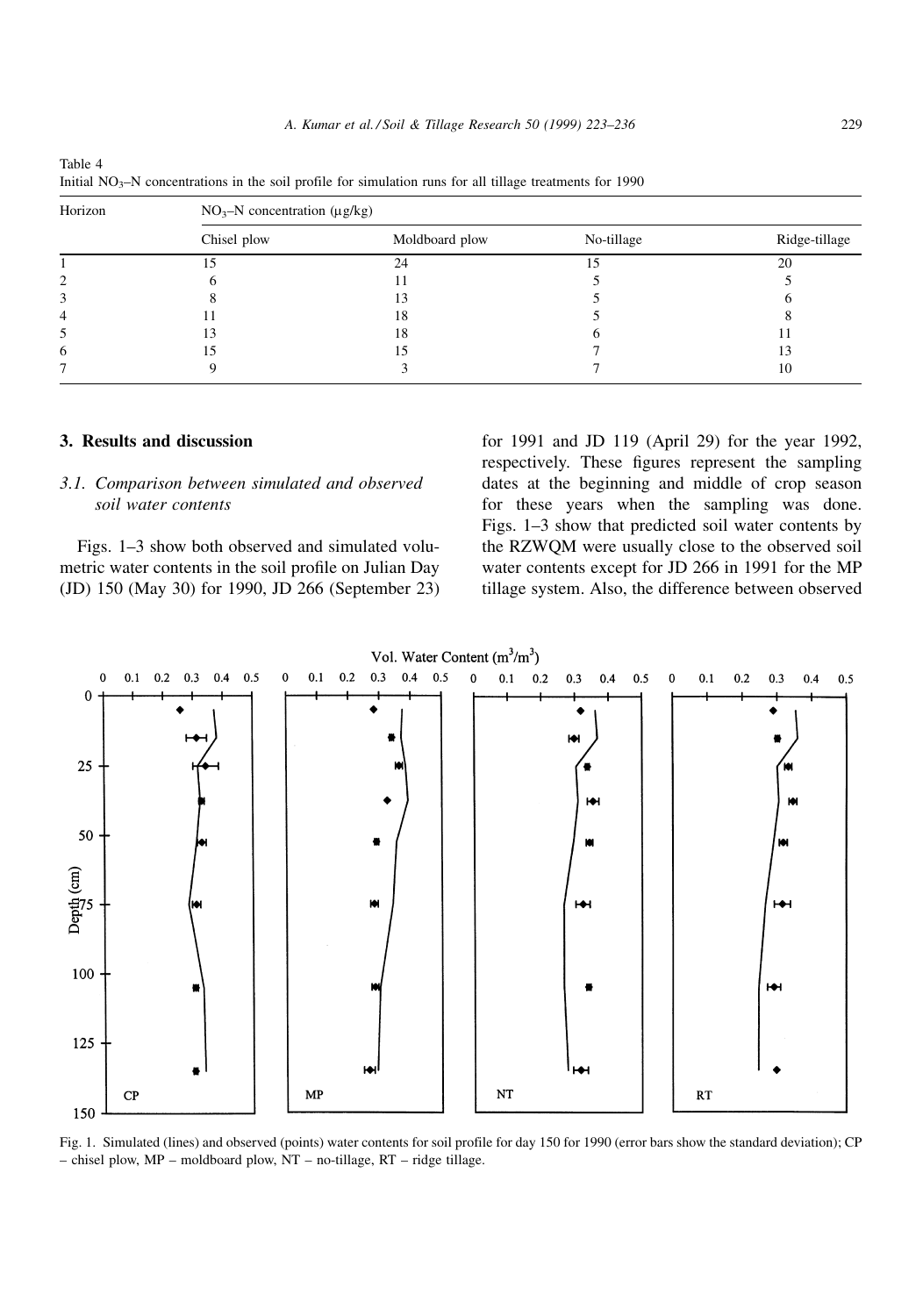

Fig. 2. Simulated (lines) and observed (points) water contents for soil profile for day 266 for 1991 (error bars show the standard deviation); CP  $-$  chisel plow, MP – moldboard plow, NT – no-tillage, RT – ridge tillage.

and simulated values generally decreased with the increase in soil depth for all dates for all three years with few exceptions (Figs.  $1-3$ ). Simulated water content profiles on JD 150 for 1990 show that the MP treatment had a higher soil water content at all depths in comparison with NT, CP and RT treatments. On the other hand, the observed soil water content profiles on JD 150 showed no consistent pattern (Fig. 1).

For MP tillage system, the model predicted 33% higher soil water contents than the observed values for the year 1991.

For 1992, the model predictions were close to the observed data for JD 119 (Fig. 3). The simulated water contents for soil profile were slightly higher for all tillage treatments except for the NT system. Observed soil water content data showed more distinction between tillages in surface layers (maximum water content was observed for the NT and RT treatments). This difference gradually decreased with depth. On the average, the soil profile water contents predicted

by the RZWQM followed the observed trend reasonably well. However, simulated soil water contents did not show any distinct effects between the tillage treatments. Similar trends were observed for other dates for which water contents were simulated in 1990, 1991 and 1992 (not shown).

One of the possible causes of difference between simulated and observed soil water content in the soil profile is the soil macroporosity. Soil macroporosity is not only affected by tillage systems, but also by changing weather conditions. Some other factors affecting the water movement through the soil profile could be inconsistencies between estimated and actual rainfall intensities, discrepancies between estimated and actual values of some of the soil properties, taking average of water contents over a depth and assuming at one point, errors in root water extraction procedures of the model, and finally, unaccounted spatial variability in soil properties, which plays a major role in the subsurface water and solute transport.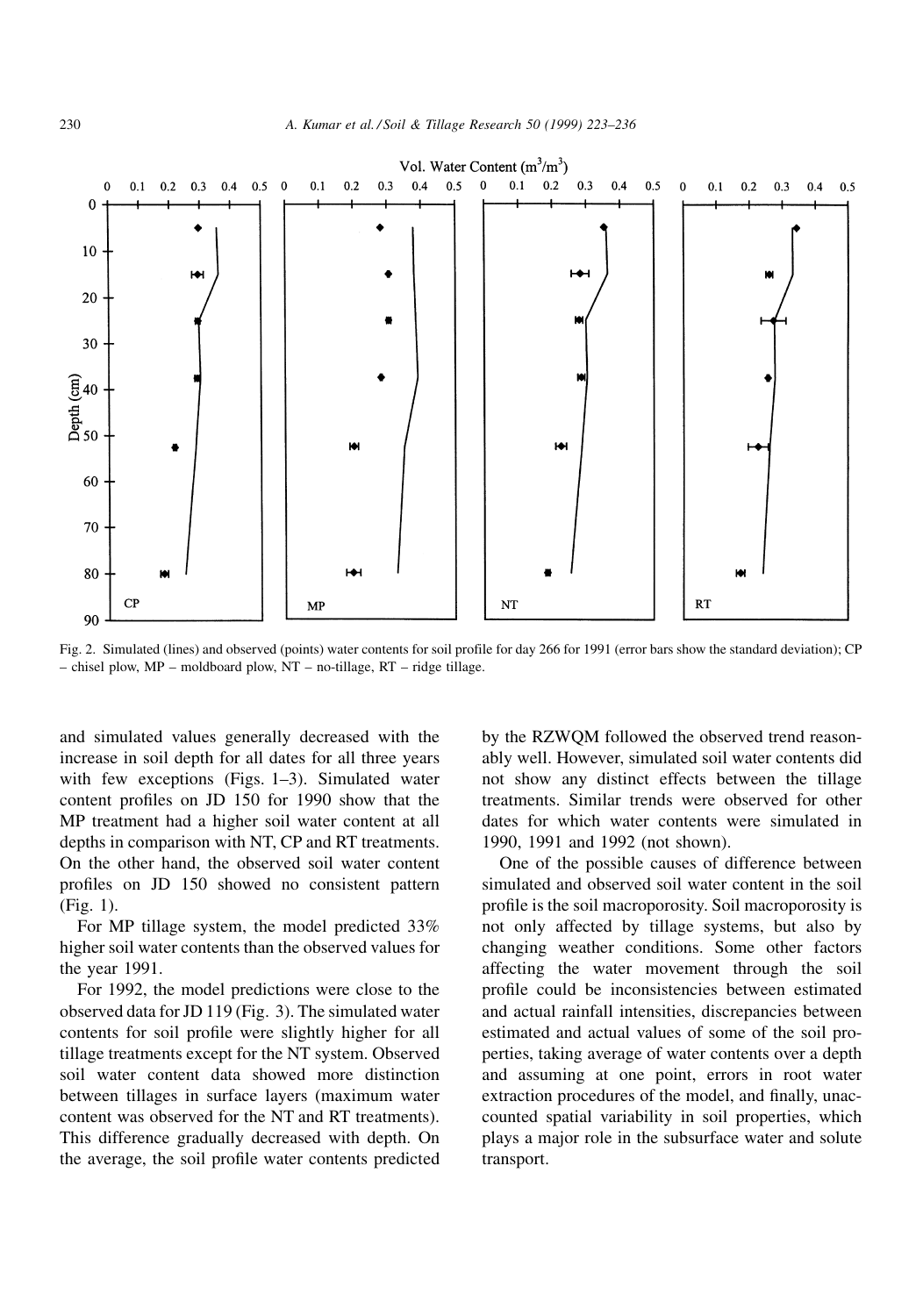

Fig. 3. Simulated (lines) and observed (points) water contents for soil profile for day 120 for 1992 (error bars show the standard deviation); CP  $-$  chisel plow, MP  $-$  moldboard plow, NT  $-$  no-tillage, RT  $-$  ridge tillage.

## 3.2. Comparison between predicted and observed soil  $NO_3$ -N concentrations

The model was run from Julian day (JD) 91 (April 1) to JD 335 (November 30) covering the crop growing seasons of 1990, 1991, and 1992. Simulated  $NO<sub>3</sub>$ N concentrations for different days of the growing seasons were compared with observed data and are discussed in the following paragraphs.

Figs. 4–7 show predicted and observed  $NO<sub>3</sub>–N$ concentrations  $(mg/l)$  in the soil profile for 1990, 1991, and 1992, respectively. Observed  $NO<sub>3</sub>–N$  concentrations in the soil profile showed no clear pattern regarding tillage effects on  $NO<sub>3</sub>–N$  concentrations, although MP and RT treatments generally showed higher  $NO_3-N$  concentrations in comparison with NT and CP treatments. But this trend was not consistent for every year. Observed  $NO<sub>3</sub>–N$  concentrations for the MP system were consistently higher and for NT system consistently lower for all the years. For JD 150 of year 1990, MP treatment had the highest

 $NO<sub>3</sub>–N$  concentration in the soil profile among all tillage treatments (Fig. 4), while NT treatment had the lowest  $NO_3$ -N concentration on JD 266 of year 1991 (Fig. 6). Minimum  $NO<sub>3</sub>-N$  concentrations in the soil profile usually occurred under the NT treatment (considering all soil samples for all the years). For JD 119 of year 1992, CP treatment had the lowest  $NO<sub>3</sub>-N$ concentrations and RT had the highest  $NO<sub>3</sub>–N$  concentrations (Fig. 7). Statistical analysis on observed  $NO<sub>3</sub>–N$  concentrations was performed to test the significance of differences between tillage treatments for each date of soil sampling (Table 5). A detailed discussion on these observed values is provided by Weed (1992).

Simulated  $NO_3$ -N concentrations were more or less in the same range as those of observed concentrations for JD 150 for the year 1990 (Fig. 4). The maximum percent difference between predicted and observed  $NO<sub>3</sub>–N$  concentrations for the entire soil profile was  $-19\%$  for the NT system (Table 5). But the model predicted substantially higher  $NO<sub>3</sub>–N$  concentrations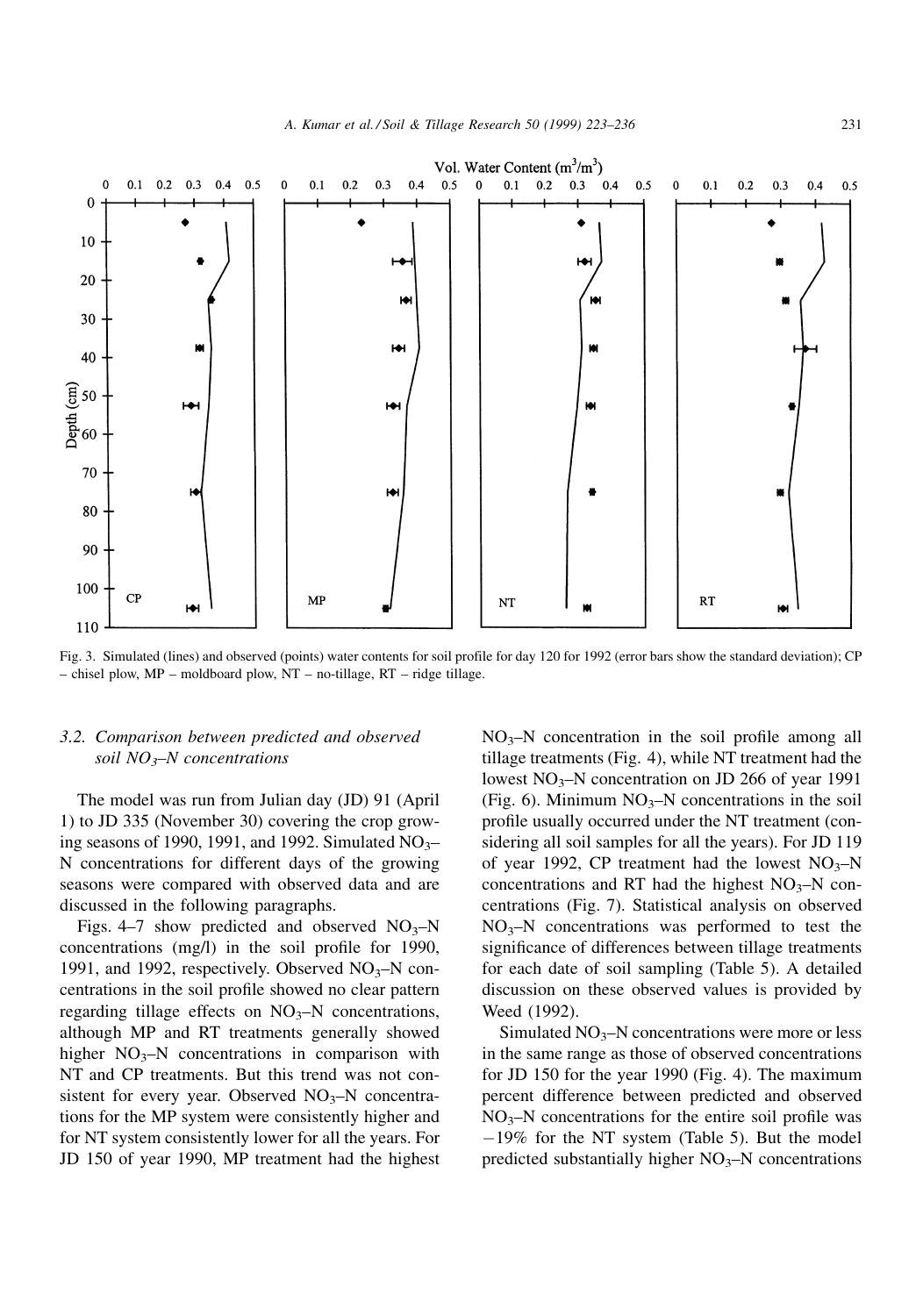

#### NO<sub>3</sub>-N Concentration (mg/L)

Fig. 4. Simulated (lines) and observed (points) NO<sub>3</sub>-N concentrations for soil profile for day 150 for 1990 (error bars show the standard deviation);  $CP$  – chisel plow,  $MP$  – moldboard plow,  $NT$  – no-tillage,  $RT$  – ridge tillage.



 $NO<sub>3</sub>-N$  Concentration (mg/L)

Fig. 5. Simulated (lines) and observed (points) NO<sub>3</sub>-N concentrations for soil profile for day 268 for 1990 (error bars show the standard deviation);  $CP$  – chisel plow,  $MP$  –moldboard plow,  $NT$  – no-tillage,  $RT$  – ridge tillage.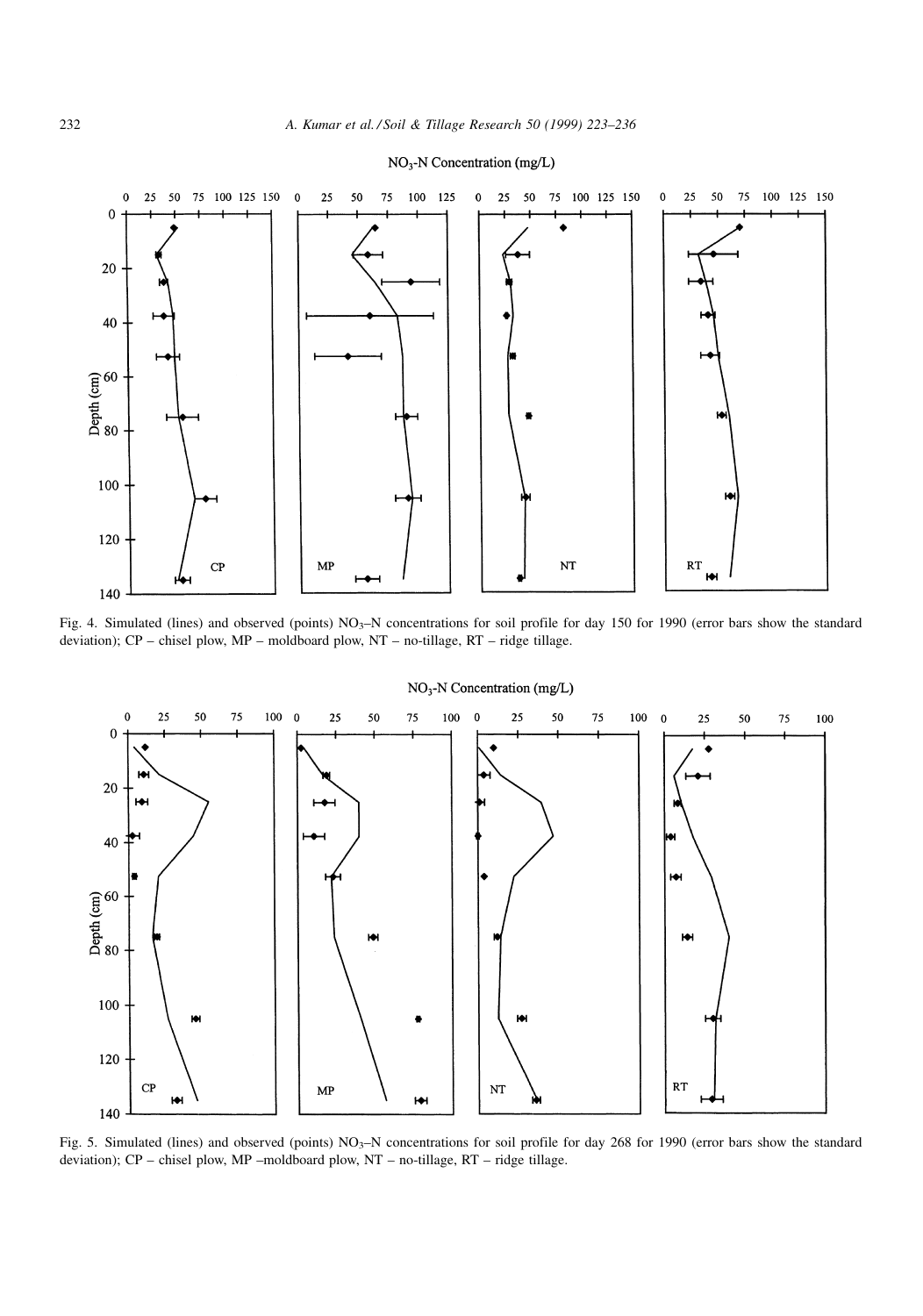

Fig. 6. Simulated (lines) and observed (points) NO<sub>3</sub>-N concentrations for soil profile for day 266 for 1991 (error bars show the standard deviation); CP - chisel plow, MP - moldboard plow, NT - no-tillage, RT - ridge tillage.



 $NO<sub>3</sub>-N$  Concentration (mg/L)

Fig. 7. Simulated (lines) and observed (points) NO<sub>3</sub>-N concentrations for soil profile for day 120 for 1992 (error bars show the standard deviation); CP - chisel plow, MP - moldboard plow, NT - no-tillage, RT - ridge tillage.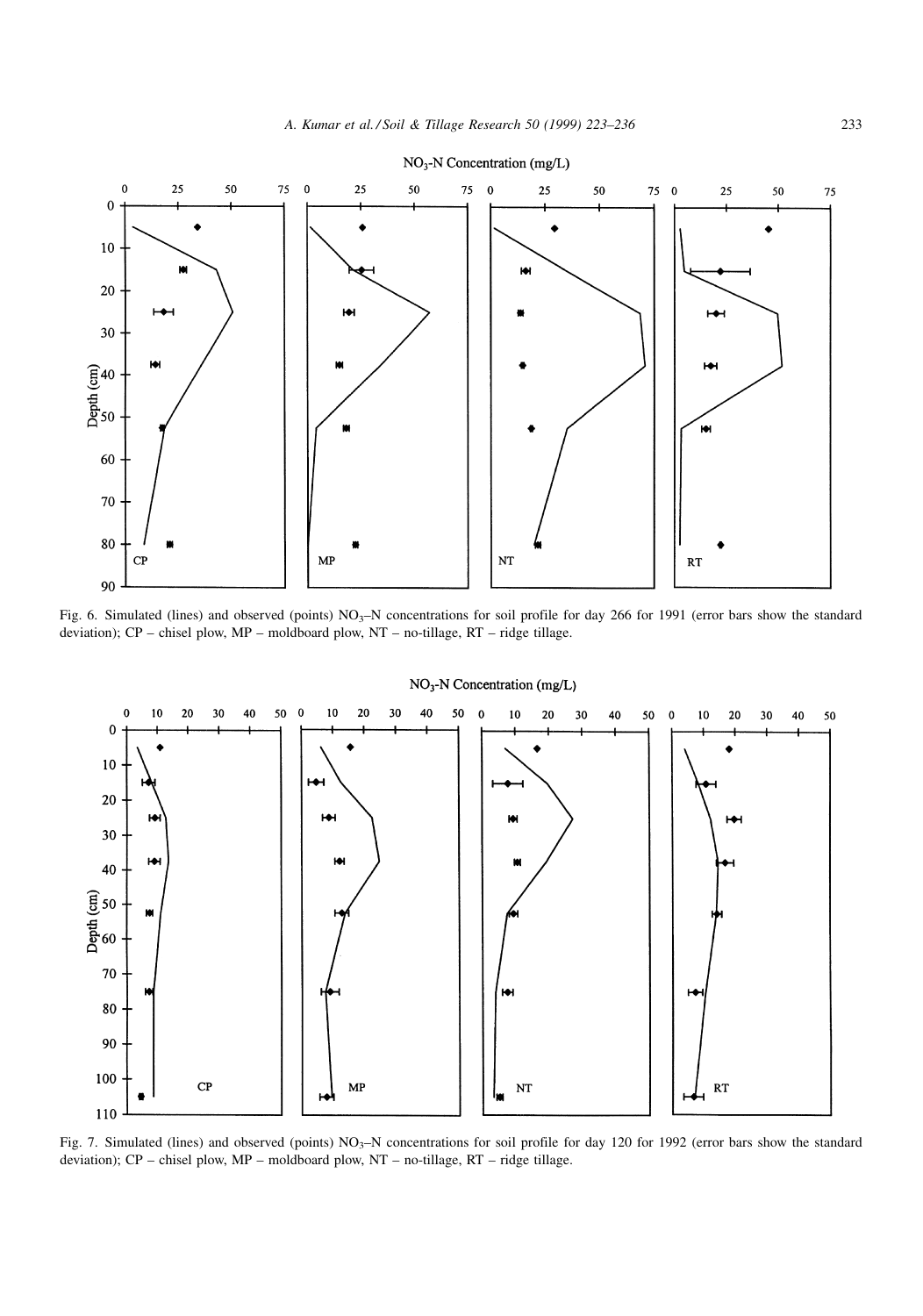Table 5

A summary of average observed and predicted  $NO<sub>3</sub>$ -N concentrations for entire soil profile for 1990 (0-150 cm), 1991 (0-100 cm), and 1992 (0-120 cm)

| Year           | Concentration (mg/l) |           |                   |                   |  |
|----------------|----------------------|-----------|-------------------|-------------------|--|
|                | CP <sup>a</sup>      | MP        | NT                | RT                |  |
| May 1990       |                      |           |                   |                   |  |
| Observed       | 48.42b               | 69.32a    | 42.06b            | 48.62b            |  |
| Predicted      | 42.74                | 76.05     | 34.18             | 52.96             |  |
| % Difference   | $-11.73$             | $+9.71$   | $-18.73$          | $+8.93$           |  |
| September 1990 |                      |           |                   |                   |  |
| Observed       | 16.97b               | 34.76a    | 11.58b            | 17.54b            |  |
| Predicted      | 29.36                | 30.42     | 23.21             | 22.78             |  |
| % Difference   | $+73.01$             | $-12.48$  | $-100.04$         | $+29.87$          |  |
| May 1991       |                      |           |                   |                   |  |
| Observed       | 31.96a               | 28.99b    | 25.07b            | 29.86b            |  |
| Predicted      | 24.15                | 24.67     | 26.42             | 18.10             |  |
| % Difference   | $-24.43$             | $-14.90$  | $+5.38$           | $-39.38$          |  |
| September 1991 |                      |           |                   |                   |  |
| Observed       | 22.01a               | 20.98a    | 19.02a            | 23.69a            |  |
| Predicted      | 26.79                | 19.75     | 38.50             | 19.10             |  |
| % Difference   | $+21.71$             | $-5.86$   | $-102.42$         | $-19.37$          |  |
| April 1992     |                      |           |                   |                   |  |
| Observed       | 7.93b                | 10.10b    | 9.45b             | 13.25a            |  |
| Predicted      | 9.48                 | 13.80     | 12.45             | 9.98              |  |
| % Difference   | $+19.54$             | $+36.63$  | $+31.74$          | $-24.67$          |  |
| September 1992 |                      |           |                   |                   |  |
| Observed       | 5.85a                | 2.49b     | 4.05 <sub>b</sub> | 0.85 <sub>b</sub> |  |
| Predicted      | 10.12                | 11.47     | 10.99             | 0.48              |  |
| % Difference   | $+72.99$             | $-360.64$ | $-171.36$         | $-43.52$          |  |

Tillage averages (observed data) followed by dissimilar letters (a, b or c) are significantly different at the 0.05 level overall.

 $a^a$  CP – chisel plow; MP – moldboard plow; NT – no-tillage; RT – ridge tillage.

under CP and NT treatments in comparison with the MP and RT treatments, usually at upper soil depths, for JD 268 of the year 1990 (Fig. 5). The reason for  $NO<sub>3</sub>–N$  bulging in the NT plots around 20–30 cm could be that flow is bypassed through macropores and nitrate is not leached down to lower depths. The NT system tends to have better network of macropores compared to other tillage systems. On the other hand, for JD 268, simulated  $NO_3-N$  concentration profiles for different tillage treatments were more or less similar to the depth of below 60 cm (Fig. 5). For deeper soil horizons CP, MP and NT treatments showed substantially lower  $NO<sub>3</sub>–N$  concentrations in comparison with RT treatment for JD 268. Usually,

the predicted peak  $NO<sub>3</sub>–N$  concentrations occurred within the same depth increments for all tillages (Figs. 6 and 7) except for RT system (Fig. 5). A comparison of observed and predicted peak  $NO<sub>3</sub>-N$ concentrations in the soil profile (Figs.  $5-7$ ) shows that the model generally overpredicted maximum  $NO<sub>3</sub>–N$  concentrations for all tillage treatments. However, the model predictions for the later part of 1992 season were not close to the observed values. Figs. 4 and 7 also show that simulated  $NO<sub>3</sub>–N$  concentrations at all depths were close to the observed values in the beginning of the crop season but overpredicted for the later part of the season (Figs. 5 and 6). This could be due to lower N-uptake calculations by the model. This shows a need for further calibration of the model for better calculations of N-uptake by plants.

Discrepancies between simulated and observed  $NO<sub>3</sub>–N$  concentrations indicate a need for evaluation and validation of various N-transformation processes for different tillage systems to improve the predictions for the hydrologic and plant growth components of the model. Also, poor predictions of  $NO<sub>3</sub>–N$  concentrations for 1992 could be due to weather conditions as early part of 1992 was dry and model could not simulate the movement of water very well, which could be responsible for poor predictions for  $NO<sub>3</sub>$ N concentrations in the soil profile. Besides poor predictions of water movement, there could be improper simulation of mineralization rate of organic N, which in turn will affect the simulations of  $NO<sub>3</sub>-N$ . Tillage practices also affect the residue pools (Table 2). Default values as suggested in the User's manual of RZWQM were used for model simulations. Field measured values of these residue pools could improve the model predictions of  $NO<sub>3</sub>–N$  in the soil profile.

The model fails to simulate tillage effects clearly on water and  $NO<sub>3</sub>–N$  movement in the soil profile. The reason for this could be because the model used only bulk density as a tillage specific input parameter. Also, field measured data for bulk density and macroporosity were available only for the  $0-20$  cm soil profile. Soil bulk density and macroporosity below the 20 cm soil profile was adopted from literature for the similar type of soil. Therefore, the likely reason for poor simulations of tillage effects on  $NO_3-N$  is that inputs to the model concerning tillage induced changes in soil physical properties were inadequate.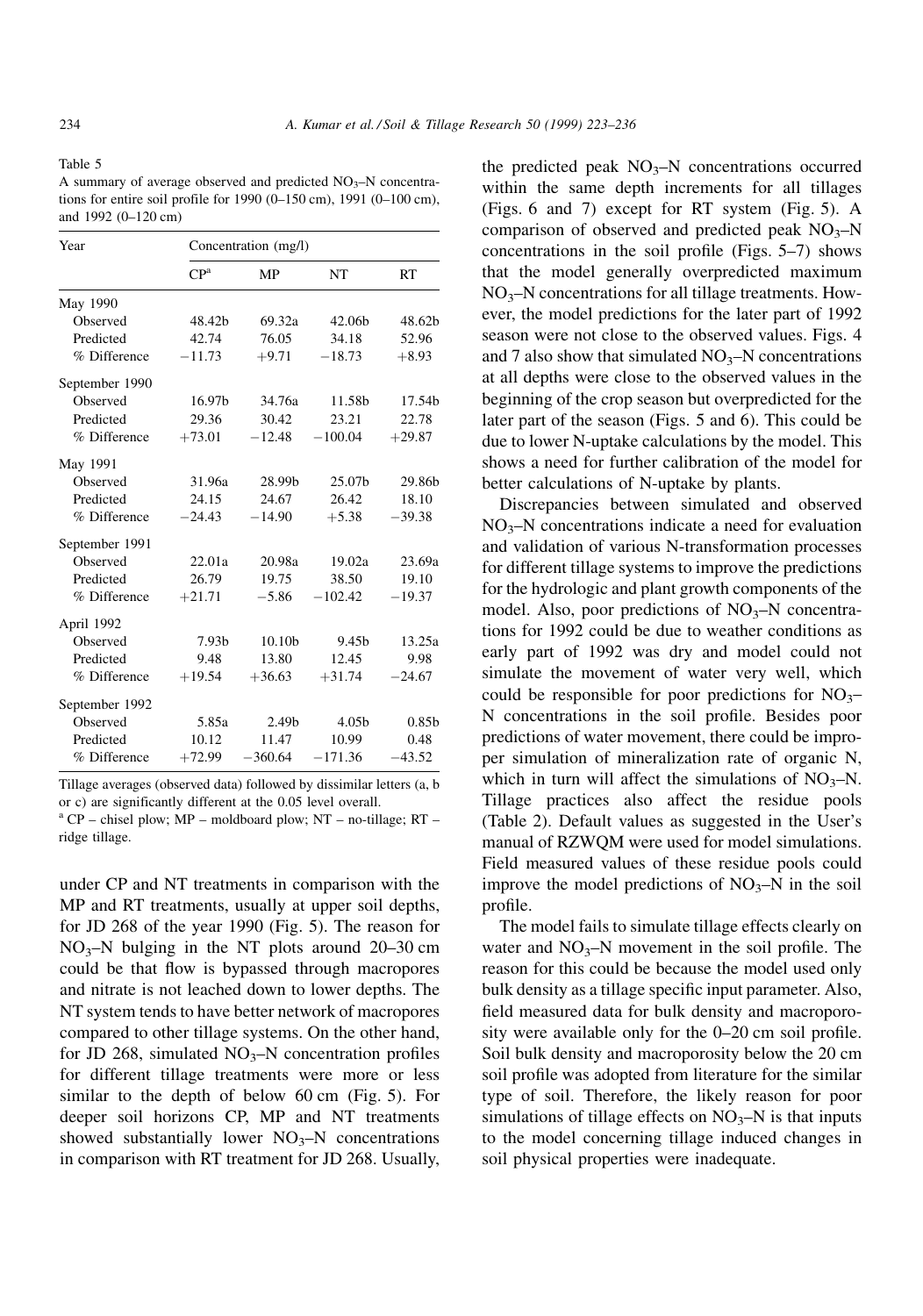## 4. Summary and conclusions

Evaluation of the root zone water quality model was done to simulate water and  $NO_3-N$  movement through the vadose zone under four different tillage practices utilizing field-measured soil properties. Based on the results of this study, model predictions were not satisfactory. The model needs improvements in its nutrient component before it can be used as a predicting tool for agricultural management. The following conclusions were made from this study:

- 1. RZWQM usually predicted higher soil water contents than observed in the field. Both observed and simulated values did not show any distinct tillage effect on soil water contents for all the three years.
- 2. Although the average predicted  $NO_3-N$  concentrations were usually within the range (one standard deviation) of observed  $NO_3-N$  concentrations, the model generally overpredicted maximum  $NO<sub>3</sub>–N$ concentrations in the soil profile for all the treatments.
- 3. The model predictions indicate a need for improvement in the crop growth and nutrient components of the model as well as their evaluation and validation for different tillage practices. Incorporating the effect of tillage practices on soil physical properties other than bulk density, can make these improvements. Since model heavily relies on residual pools, there is a need to estimate these pools accurately for each tillage system.

#### Acknowledgements

This research was funded by the Leopold Center for Sustainable Agriculture and the USDA-ARS through MSEA project. The model and model documentation can be obtained by writing to Dr. L.R. Ahuja, Research Leader, USDA-ARS, Great Plains Research Center, Ft. Collins, Co, USA.

### References

Blevins, R.L., Frye, W.W., Baldwin, P.L., Robertson, S.D., 1990. Tillage effects on sediment and soluble nutrient losses from a Maury silt loam soil. J. Environ. Qual. 19, 683-686.

- Brinsfield, R., Staver, K., Magette, W., 1987. Impact of tillage practices on pesticide leaching in coastal plain soils. ASAE paper no. 87-2631, Am. Soc. Agric. Eng., St. Joseph, MI.
- Decoursey, D.G., 1992. Evaporation and transpiration processes. In: Root Zone Water Quality Model Manual, USDA-ARS GPSR. Tech. Rep. No. 2, Ft. Collins, CO.
- Gish, T.J., Isensee, A.R., Nash, R.G., Helling, C.S., 1991. Impacts of pesticides on shallow groundwater quality. Trans. ASAE 34, 1745±1753.
- Hallberg, G.R., Libra, R.D., Hoyer, B.E., 1985. Nonpoint source contamination of groundwater in Karst-carbonate aquifers in Iowa. In: EPA Publ. 440/5-85-001, Washington, DC 10460, pp. 109±114.
- Jury, W., Gardner, W.R., Gardner, W.H., 1991. Soil Physics. Wiley, New York.
- Kanwar, R.S., Johnson, H.P., Baker, J.L., 1983. Comparison of simulated and measured nitrate losses in tile effluent. Trans. ASAE 26(5), 1451-1457.
- Kanwar, R.S., Karlen, D.L., Colvin, T.S., Simpkins, W.W., McFadden, V.J., 1993. Evaluation of tillage and crop rotation effects on groundwater quality - Nashua Project. A completion report prepared for Leopold Center for Sustainable Agriculture. Iowa State University, Ames, IA.
- Kanwar, R.S., Stoltenberg, D.E., Pfeiffer, R., Karlen, D.L., Colvin, T.S., Honeyman, M., 1991. Long-term effects of tillage and crop rotation on the leaching of nitrates and pesticides to shallow groundwater. In: Ritter, W.F. (Ed.), Proceedings of the 1991 National Conference of ASCE, Hawaii, pp. 661-665.
- Karlen, D.L., Berry, E.C., Colvin, T.S., Kanwar, R.S., 1991. Twelve-year tillage and crop rotation effects on yields and soil chemical properties in Northeast Iowa. Commun. Soil Sci. Plant Anal. 22(19), 1985-2003.
- Parsons, D.W., Witt, J.M., 1988. Pesticides in groundwater of United States of America. A report. Oregon State Univ. Ext. Ser., Corvallis, Oregon.
- Rojas, K.W., Johnsen, K.E., Ghidey, F., 1992. Management processes. In: Root Zone Water Quality Model Manual. USDA-ARS GPSR. Tech. Rep. No. 2, Ft. Collins, CO.
- Sharpley, A.N., William, J.R., 1990. EPIC Erosion Productivity Impact Calculator 2. User Manual. USDA-ARS technical bulletin no. 1768.
- Singh, P., 1994. Modification of root zone water quality model (RZWQM) to simulate the tillage effects on subsurface drain flows and  $NO_3$ -N movement. Ph.D. Dissertation. Iowa State University, Ames, IA (Diss. Abstr. 94-24259).
- Singh, P., Kanwar, R.S., 1995. Simulating  $NO_3-N$  transport to subsurface drain flows as affected by tillage under continuous corn. Trans. ASAE 38, 449-506.
- Skopp, J., 1981. Comment on micro-, meso- and macroporosity of soil. Soil Sci. Soc. Am. J. 45, 12-46.
- Spalding, R.F., Burbach, M.E., Exner, M.E., 1989. Pesticides in Nebraska's groundwater. Groundwater Monitoring Rev. 9(4), 126±133.
- Taylor, E., 1992. Personal communications. Agronomy Department, Iowa State University, Ames, IA.
- USDA-ARS, 1992a. Root zone water quality model version 1.0. Technical Documentation. GPSR Technical Report No. 2.